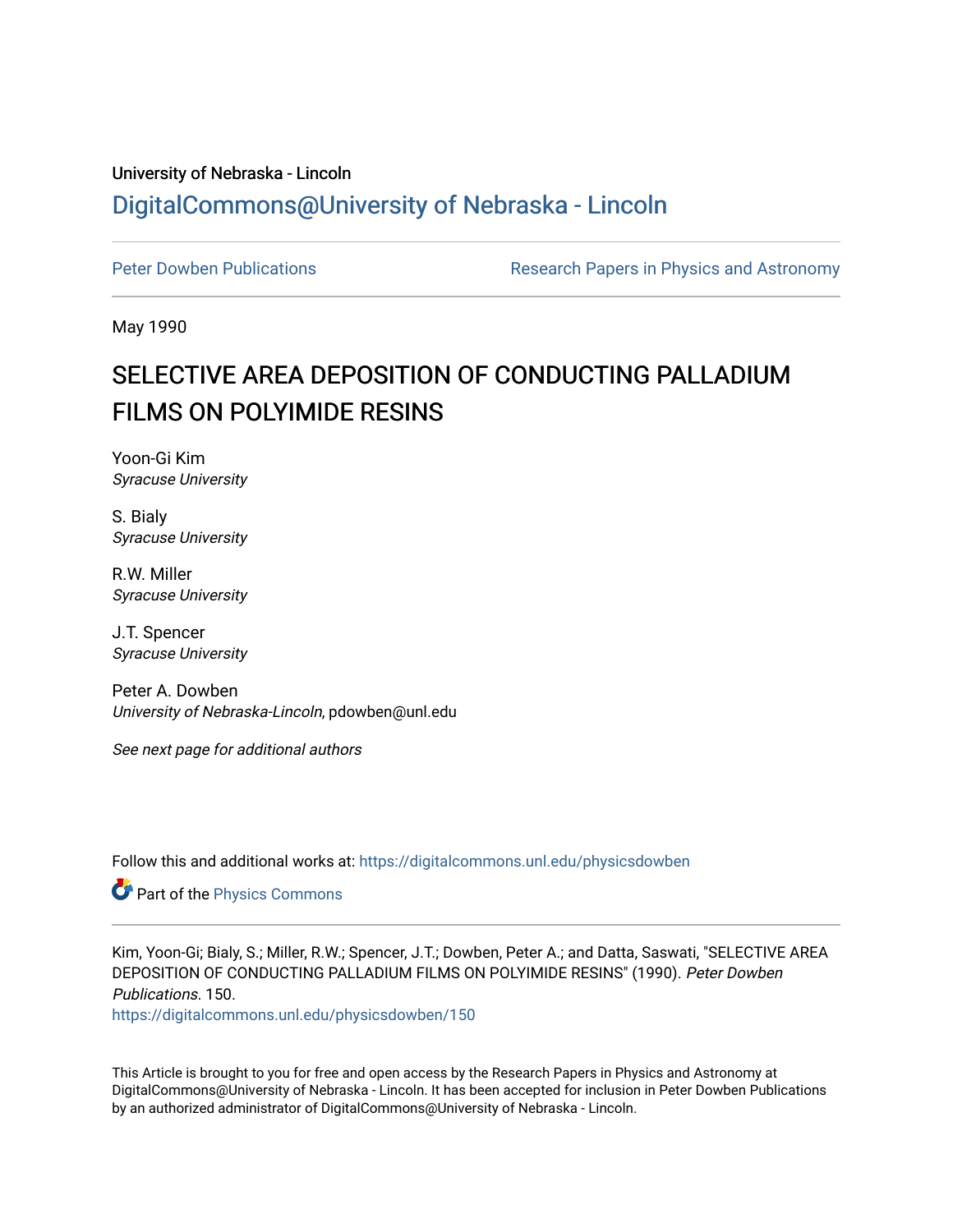### Authors

Yoon-Gi Kim, S. Bialy, R.W. Miller, J.T. Spencer, Peter A. Dowben, and Saswati Datta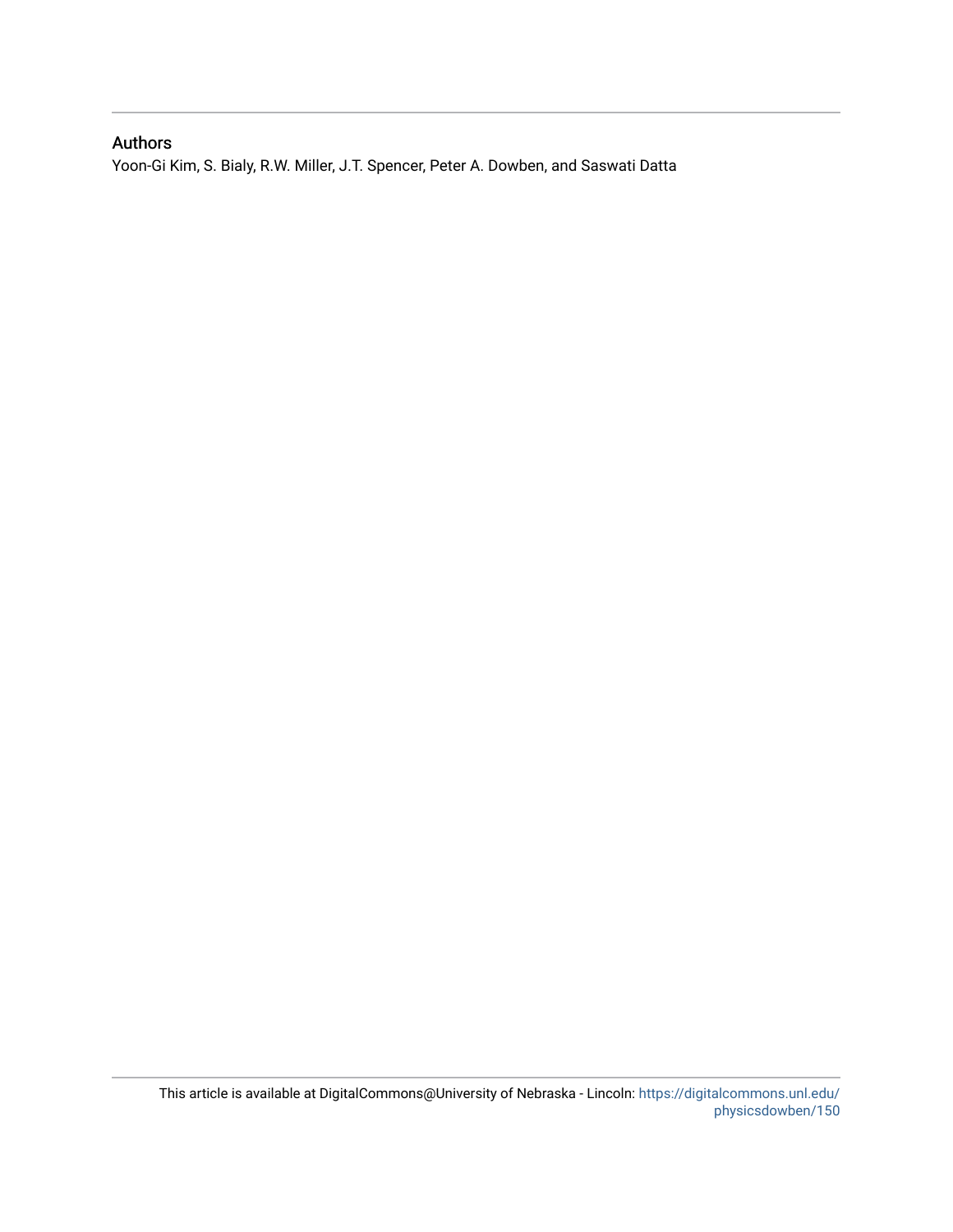#### SELECTIVE AREA DEPOSITION OF CONDUCTING PALLADIUM FILMS ON POLYIMIDE RESINS

YOON-GI KIM\*, S. BIALY\*, R.W. MILLER\*, J.T. SPENCER\*, P.A. DOWBEN\* AND<br>SASWATI DATTA\*\*<br>\*Contau for Malacular Flastranies, Peasutrants of Physics and Chamistry \*Center for Molecular Electronics, Departments of Physics and Chemistry, Syracuse University, Syracuse, NY 13244-1130 \*\*International Business Machines, 1701 North Street, Endicott, NY 13760

#### ABSTRACT

We have demonstrated that the selective area deposition of palladium on polyimide substrates is possible through the U.V. photolysis of (n-allyl) (n-cyclopentadienyl ) palladium. This photolytic deposition process did not result in any apparent damage to either the Ultem 1000 (polyetherimide) or Kapton substrates (polyimide substrates). The resistivity of the palladium films (< O.lum) suggests that the films are porous.

#### INTRODUCTION

Recently, attempts to deposit palladium on polyimide films have used organometallic complexes such as palladium acetate [1,2] with the goal of<br>selectively depositing conducting films through the photolytic conducting films decomposition of the complex. Several studies of organometallic source compounds, including (n-allyl) (x-cyclopentadienyl) palladium, suggest that these complexes can be used to deposit relatively pure palladium films [3,4]. These studies have shown that the U.V. photolysis of  $[(\eta^3-\text{C}_3H_5)(\eta^5-\text{C}_5H_5)Pd]$  can be used to selectively deposit palladium with submicron spatial resolution **[5].** In this paper, we describe the U.V. photolysis of  $[(\eta^3 - C_3H_5) (\eta^5 - C_5H_5)$  Pd on polyimide substrates.

#### EXPERIMENTAL

The  $(\pi\text{-allyl})(\pi\text{-cyclopentadienyl})$  palladium was synthesized and purified using the procedure described previously by Shriver [6]. The photolytic deposition was carried out in a glass vacuum system as described previously [7]. The ultraviolet light was a commercially available nitrogen laser (Molectron, model UV 24) with a wavelength of 337 nm. The maximum energy per pulse delivered by this laser was 15 mJ, with a flux density of no greater than  $1 \text{ J/cm}^2$ . The film thicknesses were estimated from the palladium XES (EDAX), WDS signals and a film thickness monitor (a Taylor—Hobson Talysurf 4). The film thicknesses determined from XES and WDS

**Mat. Res. Soc. Symp. Proc. Vol. 158. ©1990 Materials Research Society**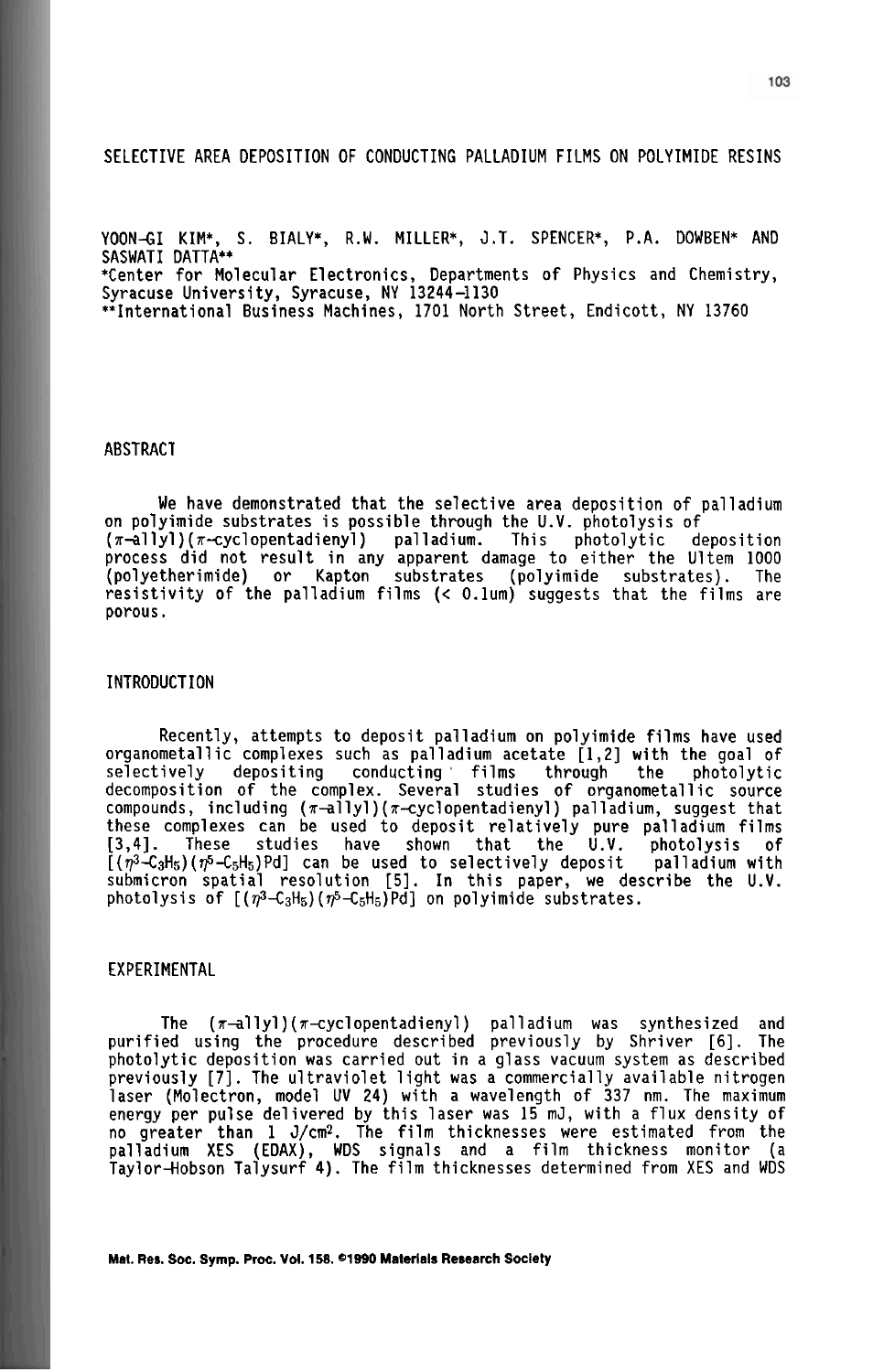followed from good correlations between the data to model scattering calculations. The film morphology was characterized by scanning electron microscopy (SEM). The purity of the films were determined using a wavelength dispersion spectroscopic (WDS) analysis and Auger electron spectroscopy (AES). Sheet resistance measurements were also undertaken. The polyimide substrates were exposed to a vapor of  $[(n^3-C_3H_5)(n^5-C_5H_5)Pd]$  for between 17 and 19 hours while irradiating the substrate with the laser beam.

#### **RESULTS**

We have shown that palladium can be deposited on polyimide and the resulting conductive strips are shown in figure 1.





Figure  $1 -$  Palladium films on different polyimide substrates Pd on Kapton (left), Pd on Ultem 1000 (rough side) (middle), and Pd on Ultem 1000 (smooth side) (right).

Scratches through the films on Kapton and Ultem 1000 did not reveal the presence of any obvious damage to the polyimide films and, in general, the palladium films were found to adhere well to the substrates.

palladium films were found to adhere well to the substrates.<br>- - The conducting strips were deposited so that the film thickness was varied along the strip (approximately 500 Å thick at one end but with a decreasing thickness along the length of the strip). We deposited these wedge shaped strips across previously deposited copper lines spaced equally approximately 980 **pn** apart on Kapton. Using this procedure we were able to determine the approximate volume resistance of palladium films for a variety of thicknesses, as shown in figure 2.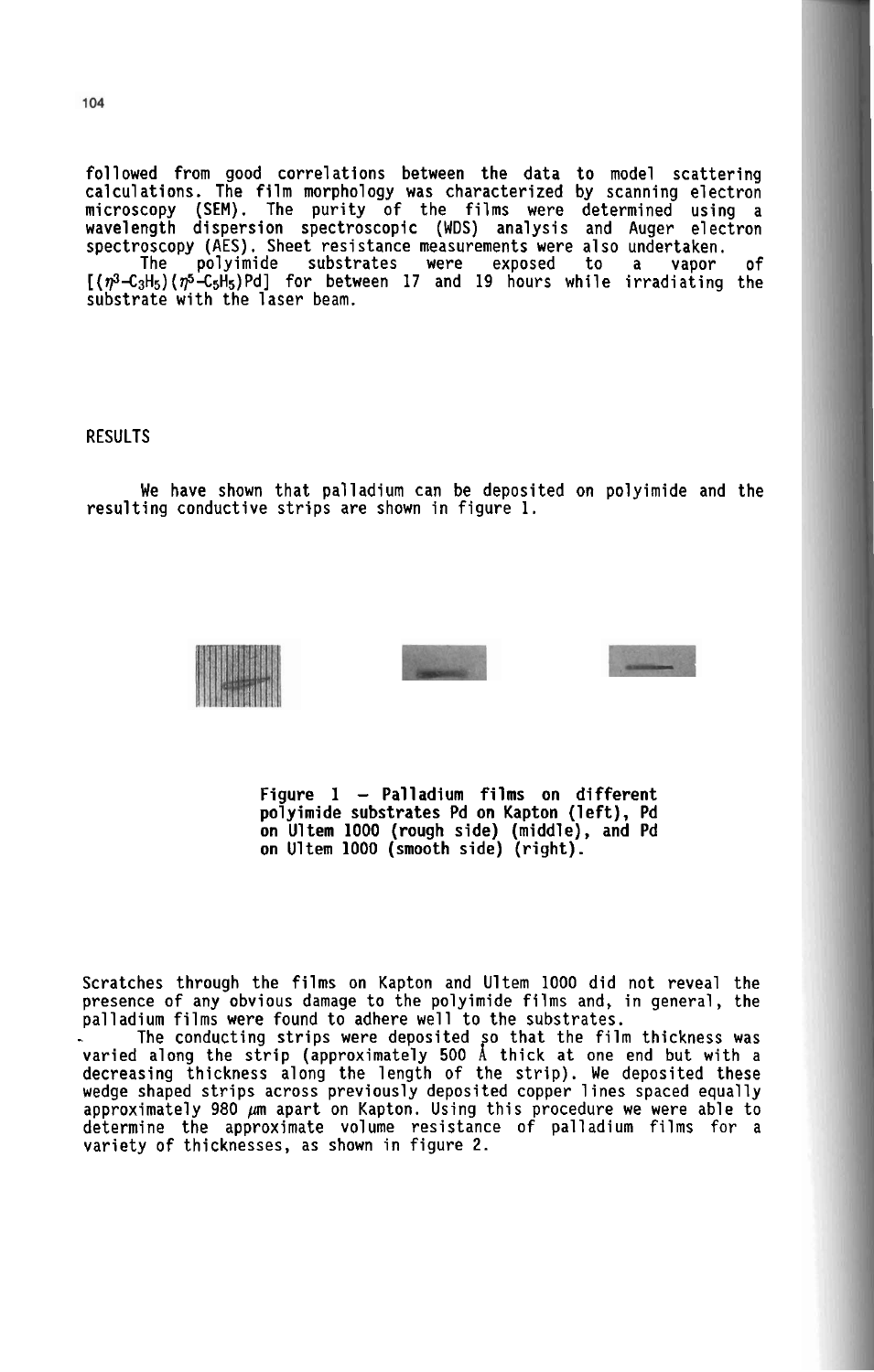

Figure 2 - Resistance (0) and crosssectional area (x) as a function of interval numbers.

By replotting the data against the palladium strip cross sectional area, it is apparent that the volume resistivity and the conductance of the palladium film is dependent on the film thickness. This is shown in figure 3.



Figure  $3$  - Volume resistivity  $(x)$  and Conductivity (0) as a function of area.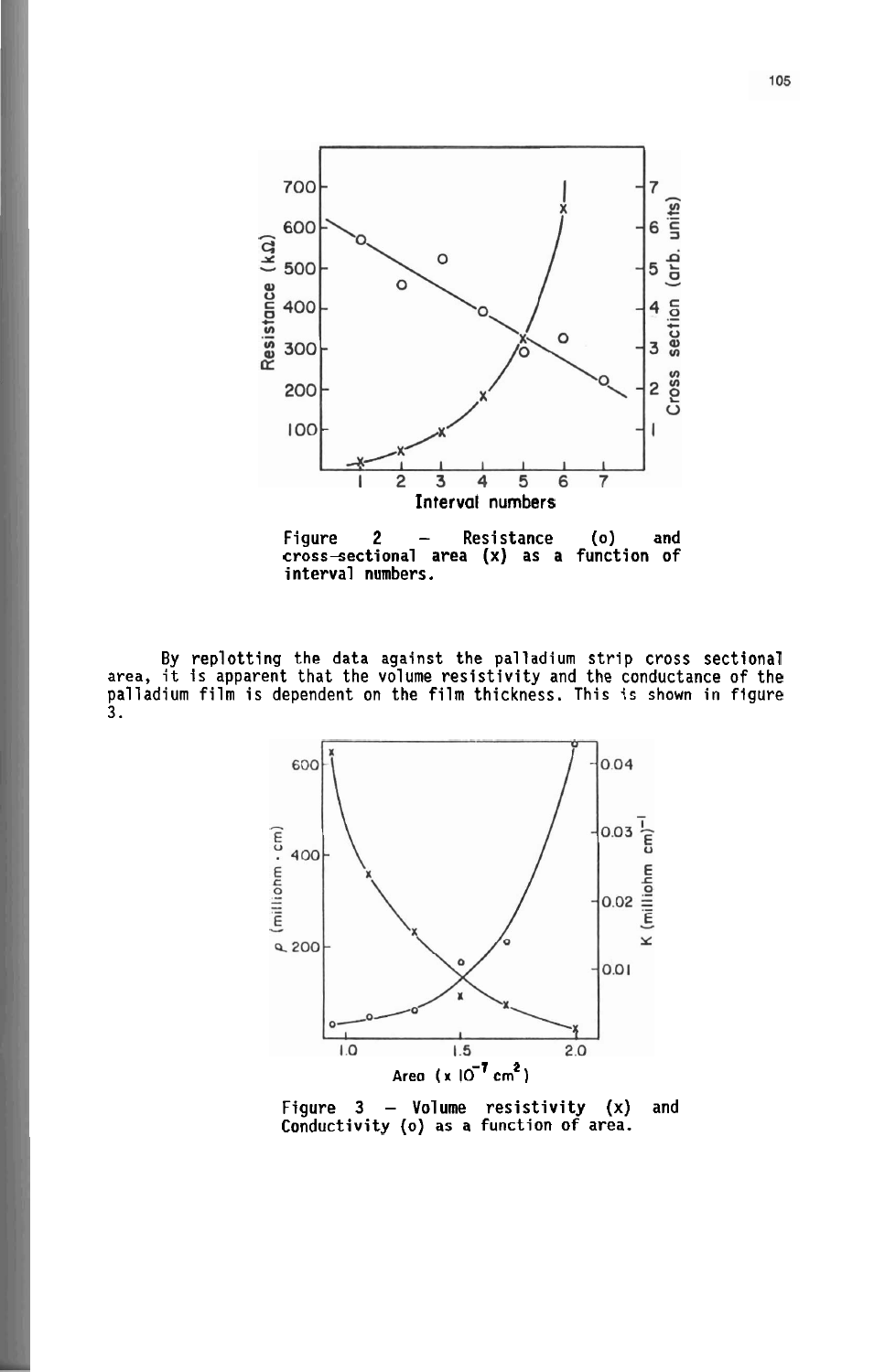While substantial errors in the estimates of the film thickness are<br>possible, the relative thicknesses cannot be in error by more than 15%. It can thus be surmised that the resistivity is strongly dependent upon film thickness. With a thickness of approximately 500 1, the wire on the Kapton has a resistivity between 2.3~10-2 ohm-cm and 62.3~10-2 ohm-cm. This is significantly greater than the resistivity of pure palladium  $(1.08x10^{-5})$ ohm-cm). From figure 3, it is apparent that the volume resistance increases monotonically as the palladium cross-section decreases. It can be inferred from this result that for films of thickness less than 500 **A,** the films are very porous. For uniform films, one expects no variation in the volume resistivity. With a film thickness of 150 A, the resistivity of the palladium film on the Ultem 1000 is 7.8x10<sup>-2</sup> ohm-cm. Palladium films on the Ultem 1000 are therefore also very porous, but less so, than for the films on Kapton.

Porous films have also been observed in platinum films deposited by the U.V. photolytic decomposition of  $[(\eta^3-\zeta_3H_5)(\eta^5-\zeta_5H_5)Pd]$  [8]. These films were observed, however, to contain substantial amounts of carbon. Porous films can result from rapid deposition at catalytically active sites. The rapid growth of films at catalytically active nucleation sites has been observed previously and can accompany the photolysis of organometallic species [9-121. We propose that for the deposited palladium on polyimide substrates from  $(\pi$ -allyl) $(\pi$ -cyclopentadienyl) palladium, a nucleation mechanism must be involved, i.e., palladium islands are more catalytically active for photolytic decomposition of  $[(\eta^3-\zeta_3H_5)(\eta^5-\zeta_5H_5)Pd]$  as the source material.

For thicker palladium films, ( $\pi$ —allyl)( $\pi$ —cyclopentadienyl) palladium [( $\eta^3$ -C3H5)( $\eta^5$ -C5H5)Pd], may be a suitable alternative to palladium acetate, since  $[(\eta^3 - C_3H_5)(\eta^5 - C_5H_5)$  Pd] is significantly more volatile than palladium acetate. For selective area deposition, deposition from the gas phase may have applications where spin coating does not.

#### CONCLUSION 1

From analysis of our films on polyimide substrates and other [1,2] studies on silicon substrates, we know that the process is photolytic and the films are very pure by more than 99% by wt%.

Adhesion of the palladium films to polyimide substrates is very good. The volume resistivity of the very thin palladium films **(C** 0.1~) on the Kapton and polyimide substrates is significantly greater than for pure palladium. It is proposed that these results show that CVD palladium films can be applied to the fabrication of thin film resistors and interconnects.

106